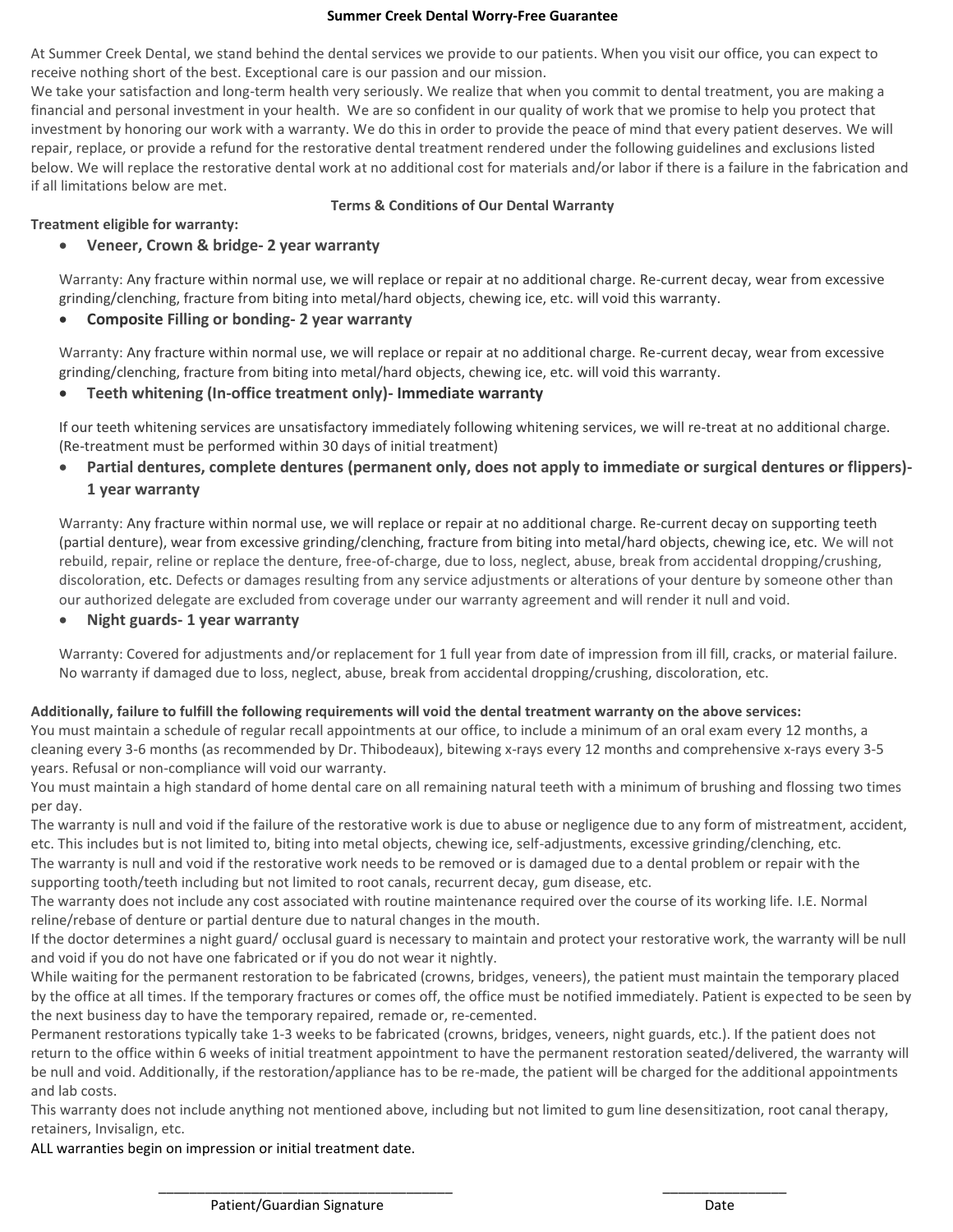

# **OFFICE POLICY AND CONSENT FORM**

Please remember that we are here to serve you in a comfortable and professional atmosphere. Our goal is to provide you with the very best quality of dental care.

### INSURANCE AND PAYMENT POLICIES

# **FEES FOR SERVICE AT OUR OFFICE WILL BE REQUESTED AT THE TIME OF YOUR VISIT.** We accept all major

credit cards. No personal checks will be accepted.

Financing options available through Care Credit, Lending Club or

Docpay. For patients with Dental Insurance:

Your insurance is a contract between you, your employer, and the insurance company. We are not a party to that contract. You are responsible for all charges, regardless of exclusions, limitation and/or downgrades.

We will file your claim for you at no charge; however, we ask that your deductibles and your estimated portions be paid as services are rendered. Although we gladly file dental insurance claims as a courtesy to you, any and all account balances are ultimately your responsibility. Not all services are a covered benefit in all contracts. Some insurance companies arbitrarily select certain services they will not cover.

All insurance benefits are assigned to the Doctor, unless services are paid in full the day of treatment.

### OFFICE POLICIES

Your time is very valuable to us. For this reason, your appointment time has been set aside especially for you. We ask as a courtesy to the doctor, staff, and other patients, that you keep your scheduled appointments. If you must reschedule or cancel an appointment, we require at least a 24-hour notice.

Cancellation, last minute reschedule, failure to show, or arriving more than 15 minutes past your scheduled appointment time will be considered a broken appointment.

**We know emergencies happen and are happy to waive the first broken appointment as a courtesy. After the second and any subsequent broken appointment(s), a \$25 broken appointment fee will be charged. No exceptions. Excessive broken appointments/late arrivals will result in dismissal from the practice.**

Our office will provide confirmation calls, text and/or emails. We ask that if we are unable to reach you, that you please contact us as soon as possible to confirm you appointment. Failure to do so may result in your appointment needing to be rescheduled.

The policy in our office is that the parent who requests treatment for a child is responsible for all fees incurred. We will be fair in working out special financing with you, but please also be fair to us with your commitments. A late charge will be assessed monthly on all overdue balances.

### MISC. INFORMATION/CONSENT

I understand that during treatment, it may be necessary to change or add procedures because of conditions found that were not discovered during initial examination, with the most common being root canal therapy following routine restorative procedures. I give my permission to Dr. Thibodeaux to make changes and additions as necessary.

I understand that the initial visit will require radiographs in order to complete the examination, diagnosis and treatment plan. I understand I am to have work done as detailed in the treatment plan based on diagnosis by Dr. Thibodeaux.

### **CONSENT**

**I have read and understand all the above information. The undersigned hereby authorizes the Doctor to perform those diagnostic and treatment procedures, including local anesthesia and sedation deemed necessary. If I ever have any change in my health or medication, I will inform the Doctor at the next appointment. For insured patients, my signature below authorizes assignment of insurance benefits to the Doctor and authorizes the release of dental records to my insurance company.**

**Patient or Guardian Signature:** \_\_\_\_\_\_\_\_\_\_\_\_\_\_\_\_\_\_\_\_\_\_\_\_\_\_\_\_\_\_\_\_ Date: \_\_\_\_\_\_\_\_\_\_\_\_\_\_\_\_\_\_\_\_\_\_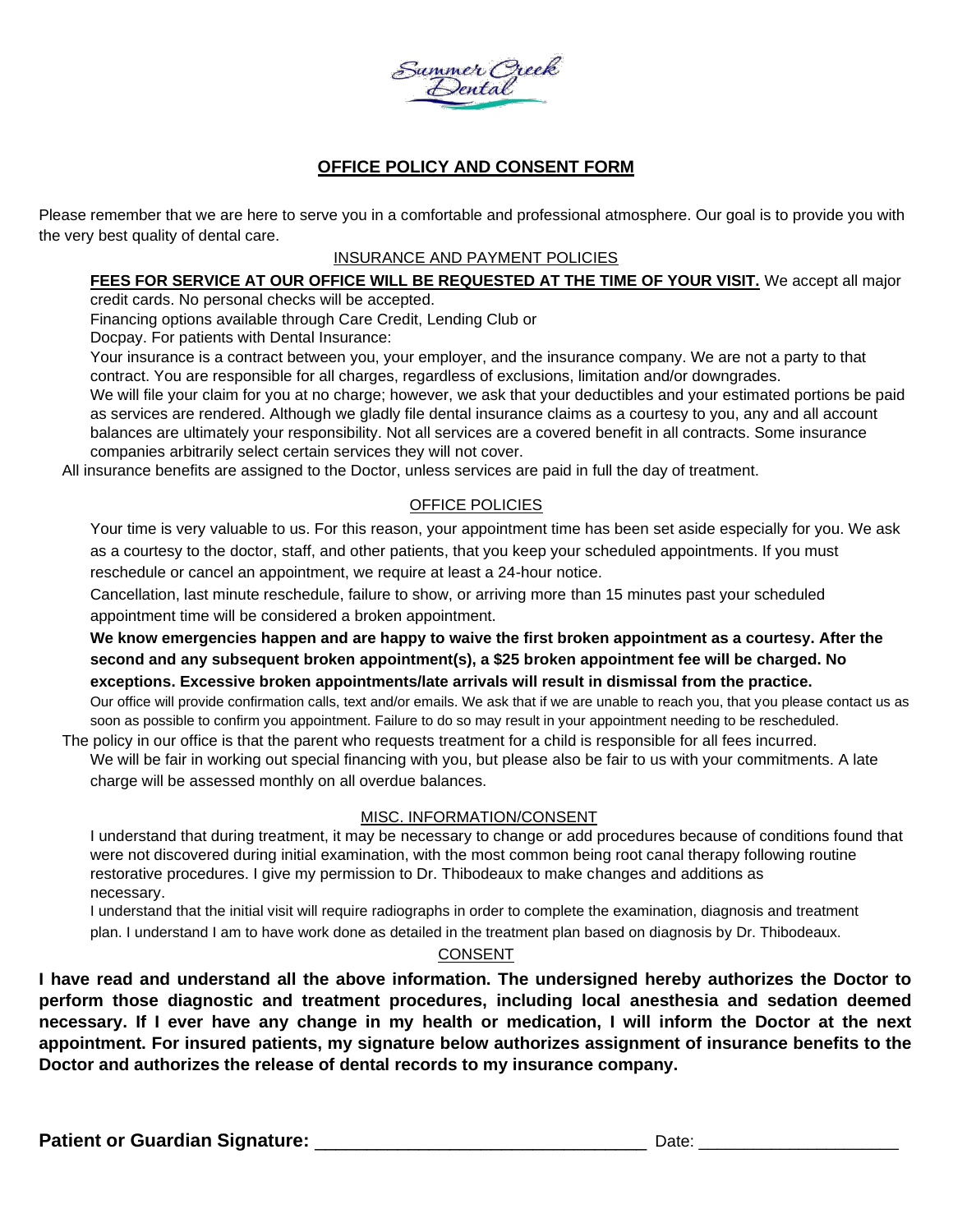Summer Creek<br>Dental

### **Electronic Consent Form (Text Message/Email)**

### **In order for us to correspond via text messages/email, it is necessary to sign this Consent Form**

### **I. Risk of using text messages**:

Summer Creek Dental and Associates occasionally offer clients the opportunity to communicate via text messages and/ or email messages. In the case of minor children, it will be necessary for the parent to consent to their child(ren) communicating with us via text messaging and/or email. Transmitting client information by text messaging and email has a number of risks to be considered before making a final decision regarding its use. These include but are not limited to:

- a. Text messages/emails can be circulated, forwarded or stored in electronic files.
- b. Text messages/emails can be broadcast worldwide and received by many intended/unintended recipients.
- c. Senders can easily misaddress a text message/emails.
- d. Text messages/emails are easier to falsify than handwritten or signed documents.
- e. Backup copies may exist even after sender and/or recipient has deleted their copies.
- f. Text messages/emails can be intercepted, altered, forwarded or used without detection or authorization.
- g. Text messages/emails can be used as evidence in court.
- h. Text messages/emails can be lost in transmission.

### **II. Conditions for the use of text messaging/emails:**

We will use reasonable means to protect the security and confidentiality of text messaging/email information sent and received; however, because of the risks outlined above, we cannot guarantee the security and confidentiality of all electronic communication and will not be liable for improper disclosure that is not caused by our intentional misconduct. Consent to the use of text messages/emails includes agreement with the following conditions:

- a. A text message/email to or from a client can be printed out and become a part of the file in the same way that treatment notes become part of the file.
- b. There might be other individuals such as administrative staff who have access to these materials.
- c. Although our staff will endeavor to read and respond promptly to a text message/email, we cannot guarantee that any particular text message/email will be read and responded to within a particular period of time. **In the case of emergencies, another form of communication should be used.**
- d. If the client's text messages/email requires or invites a response from us and the client has not received a response within a reasonable time period, it is the client's responsibility to follow up to determine whether the intended recipient received the text message/email and when a response might be expected.
- e. The client should not use text messaging/emails for communications regarding extra sensitive materials.
- f. The client is responsible for delineating their desire in writing of any information the client does not want sent via text messaging/email.
- g. The client is responsible for protecting his/her password or other means of access. We are not liable for breaches of confidentiality cause by a client or other third party.

### **III. Instruction for communicating via text messaging/emails:**

- **a.** Inform us in writing of changes in text messaging phone number or email address.
- **b.** Put the clients name and purpose of text message/email in the subject line.
- **c.** Send a reply message or delivery receipt to us to acknowledge clients' receipt of any text messaging/email.
- **d.** Withdraw consent to utilize text messaging/email only by written communication.

### **IV. Client acknowledgement and agreement:**

I acknowledge that I have read and fully understand this consent form. I understand the risks as outlined above and consent to the conditions outlined above. I further waive any and all claims that may arise against Summer Creek Dental, employees, contractors, interns, and practicum students resulting from the use or misuse of text messaging/email.

Print Name **Letter According the Cell Phone Cell Phone Cell Phone Email address** 

## **Patient or Guardian Signature:** \_\_\_\_\_\_\_\_\_\_\_\_\_\_\_\_\_\_\_\_\_\_\_\_\_\_\_\_\_\_\_\_ Date: \_\_\_\_\_\_\_\_\_\_\_\_\_\_\_\_\_\_\_\_\_\_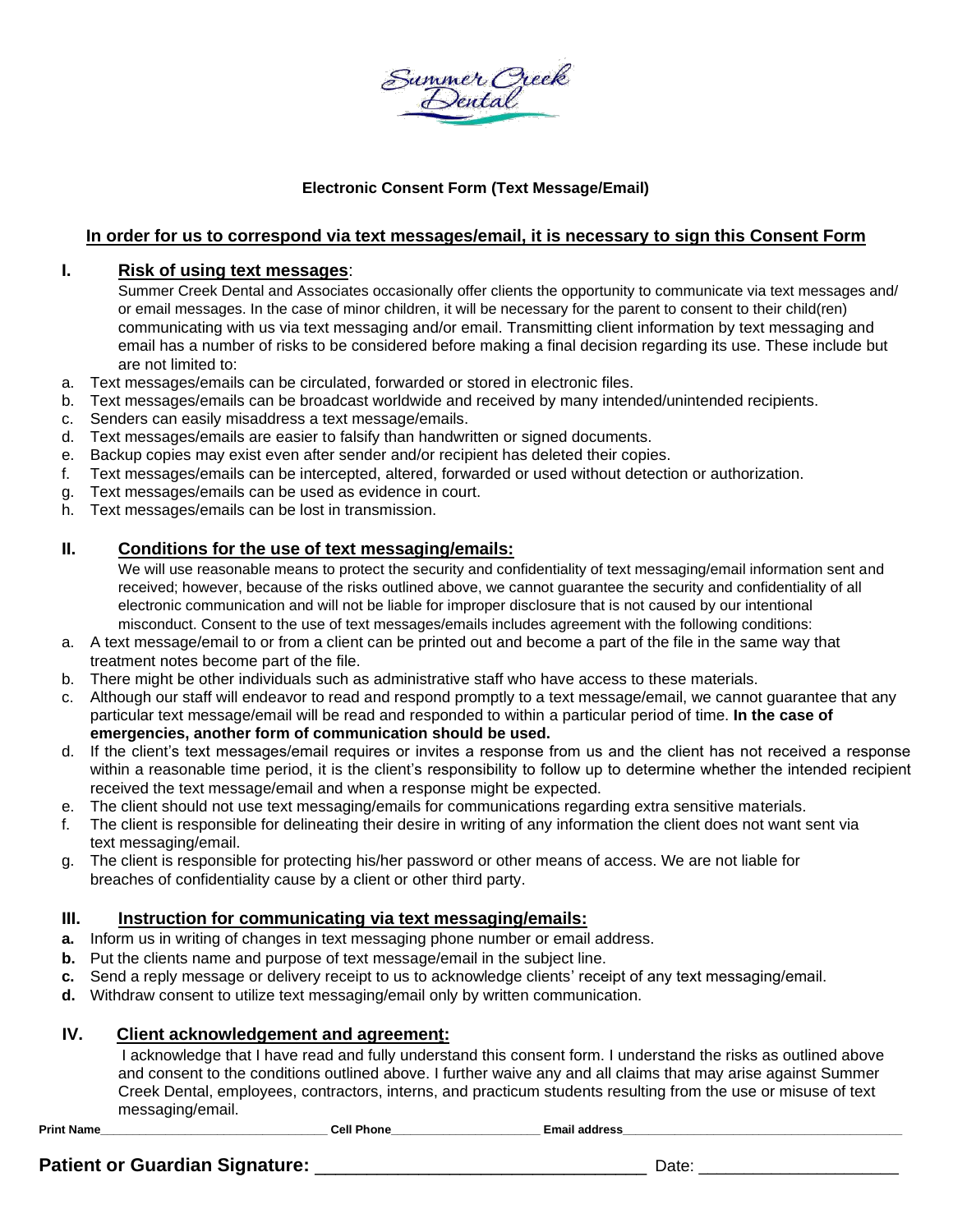

#### **Privacy Policy/HIPAA Consent**

### *This notice describes how Medical/ Dental information about you may be used and disclosed and how you can get access to this information. Please read it carefully.*

We understand that the privacy of your personal information is important to you. As your Dental office, we believe your right to privacy is a fundamental part of your treatment; as such, we want you to understand our privacy practices and procedures. Should you have any questions regarding these policies please do not hesitate to call our office at (281) 454-2000

#### *Information We Collect About You*

We collect personal information about you and your family as part of our new patient process, during the course of your care, and from other health care entities you utilize such as, other Dentists and specialists, imaging facilities, laboratories and your insurance company. This personal information includes items such as your name, address, phone number, birth date, social security number, employer, health history, insurance policy and coverage information and any information you provide. During the course of your treatment we will collect Dental information regarding diagnosis, treatment plans, progress and any test results or films.

#### *How Your Information Is Used*

The personal and health information gathered may be used and disclosed with your general consent for purposes of treatment, payment, or routine healthcare operations. This means we may send your information to other Dentists or facilities involved in your treatment as well as to your insurance company or a collection agency to obtain payment. Any other uses of your information require a signed authorization by you, the patient or guardian, and can be revoked at any time with a written request. Summer Creek Dental does not sell patient information to marketing or pharmaceutical companies. In certain cases of public health interest, we may be required to disclose certain information to local, state or national health organizations or government agencies. We may contact you to provide appointment reminders or information about treatment.

#### *Safeguarding Your Personal and Health Information*

We are required by law to (1) make sure that medical information that identifies you is kept private, (2) provide you with our privacy policy, and (3) follow the terms laid out in the privacy policy. As a means of protecting your privacy, we restrict access to your personal and health information to only those employees who require the information to complete their jobs and provide quality service to you.

Summer Creek Dental maintains physical, electronic and procedural safeguards to comply with state and federal regulations that guard your personal and health information. If you feel your privacy has been violated you have the right to file a complaint with the Department of Health and Human Services. The complaint in no way influences your course of treatment with Summer Creek Dental.

### *Changes to Our Privacy Policy*

All new patients will review a copy of our privacy policy. Summer Creek Dental occasionally reviews its privacy policy and reserves the right to amend it. Notification of changes will be available at the front desk prior to the effective date of any changes.

#### *Your Right to Restrict Use of Information*

You have the right to request restrictions to our uses or disclosures of your personal or health information, although we are not required to agree to those restrictions. Once your request has been processed, it will remain in effect until you request a change.

Patient Acknowledgement - I, \_\_\_\_\_\_\_\_\_\_\_\_\_\_\_\_\_\_\_\_\_\_\_\_\_\_\_have reviewed the privacy policy and HIPAA consent form.

**If minor, please print patient's name: \_\_\_\_\_\_\_\_\_\_\_\_\_\_\_\_\_\_\_\_\_\_\_\_\_**

**Patient or Guardian Signature:** \_\_\_\_\_\_\_\_\_\_\_\_\_\_\_\_\_\_\_\_\_\_\_\_\_\_\_\_\_\_\_\_ Date: \_\_\_\_\_\_\_\_\_\_\_\_\_\_\_\_\_\_\_\_\_\_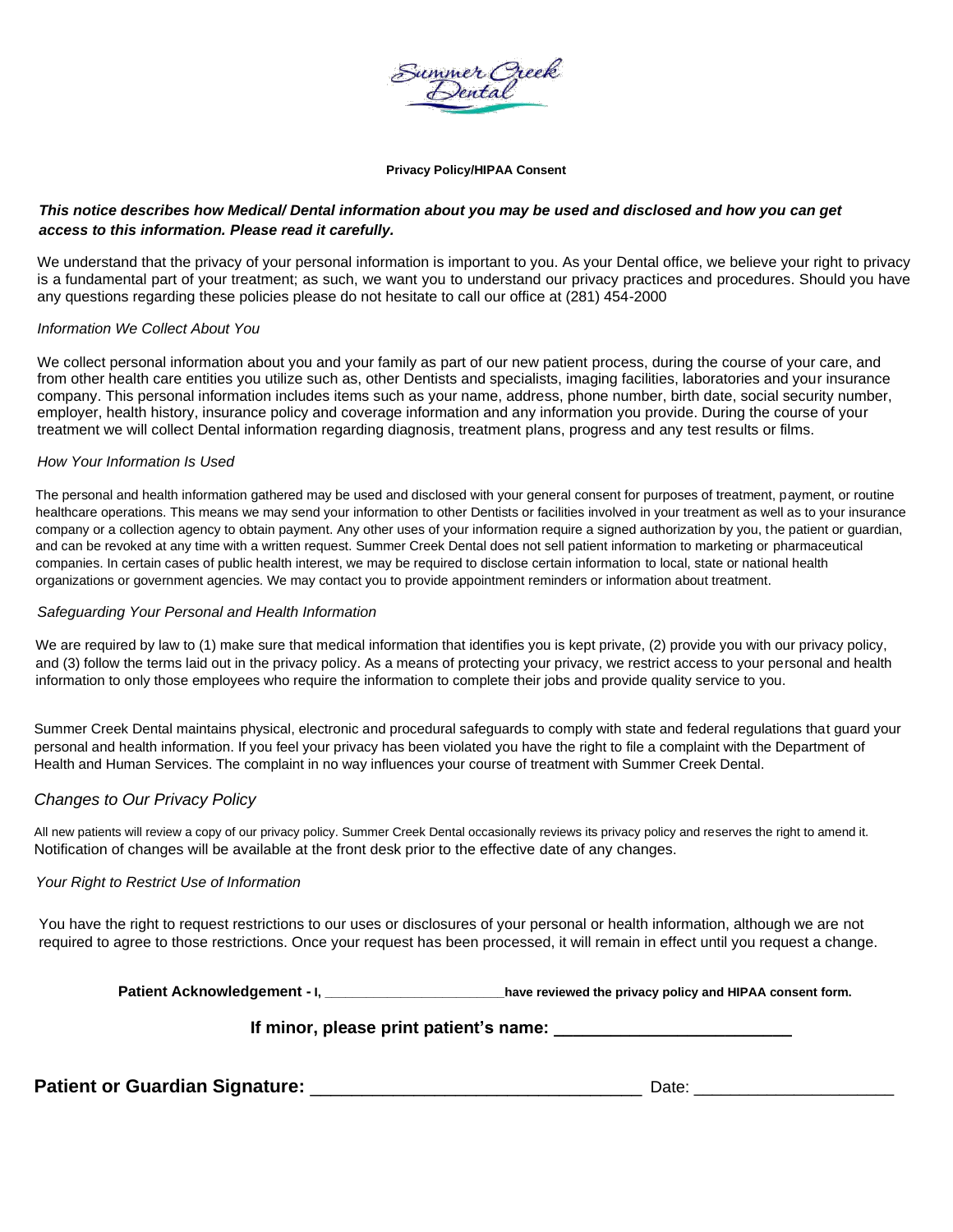Summer Oreek<br>Dental

**Welcome to Summer Creek Dental. We appreciate the confidence you place with us to provide dental services. To assist us in serving you, please complete the following forms. The information provided on this form is important to your dental health. If you have any questions, please don't hesitate to ask.**

| <b>PATIENT INFORMATION</b>                                                                |                          |                    |                              |                      |                           |  |
|-------------------------------------------------------------------------------------------|--------------------------|--------------------|------------------------------|----------------------|---------------------------|--|
| <b>Patient's Last name:</b>                                                               |                          | <b>First name:</b> |                              | Date of Birth:       |                           |  |
| <b>Address:</b>                                                                           |                          |                    | Apt $#$ :                    |                      |                           |  |
| City:                                                                                     |                          | State:             | Zip code:                    |                      |                           |  |
| <b>Social Security #:</b>                                                                 | Home phone #:            |                    |                              | Cell phone #:        |                           |  |
| <b>Occupation:</b>                                                                        | <b>Employer:</b>         |                    |                              | Employer phone #:    |                           |  |
| E-mail address:                                                                           |                          |                    |                              |                      |                           |  |
| Referred to us by: (Please circle one)                                                    |                          |                    |                              |                      |                           |  |
| Flyer/Brochure External Sign Insurance Company Yelp Google Facebook                       |                          |                    |                              |                      |                           |  |
|                                                                                           |                          |                    |                              |                      |                           |  |
|                                                                                           |                          |                    |                              |                      |                           |  |
| Name                                                                                      |                          |                    |                              |                      |                           |  |
| <b>INSURANCE INFORMATION</b>                                                              |                          |                    |                              |                      |                           |  |
| <b>Primary Dental Insurance Name:</b>                                                     |                          |                    |                              |                      |                           |  |
| Subscriber's name:                                                                        | <b>Subscriber's DOB:</b> |                    | <b>SS# or Subscriber ID:</b> |                      | <b>Group or Policy #:</b> |  |
| <b>Occupation:</b>                                                                        | Employer:                |                    | Employer phone #:            |                      | <b>Secondary Phone #:</b> |  |
| Patient's relationship to subscriber:                                                     |                          |                    |                              |                      |                           |  |
| Name of secondary insurance (if applicable): Subscriber's name:                           |                          | Birth:             |                              | Subscriber's Date of | Group #:                  |  |
| IN CASE OF EMERGENCY                                                                      |                          |                    |                              |                      |                           |  |
| <b>Emergency Contact Name:</b><br><b>Phone number:</b><br><b>Relationship to patient:</b> |                          |                    |                              |                      |                           |  |
|                                                                                           |                          |                    |                              |                      |                           |  |